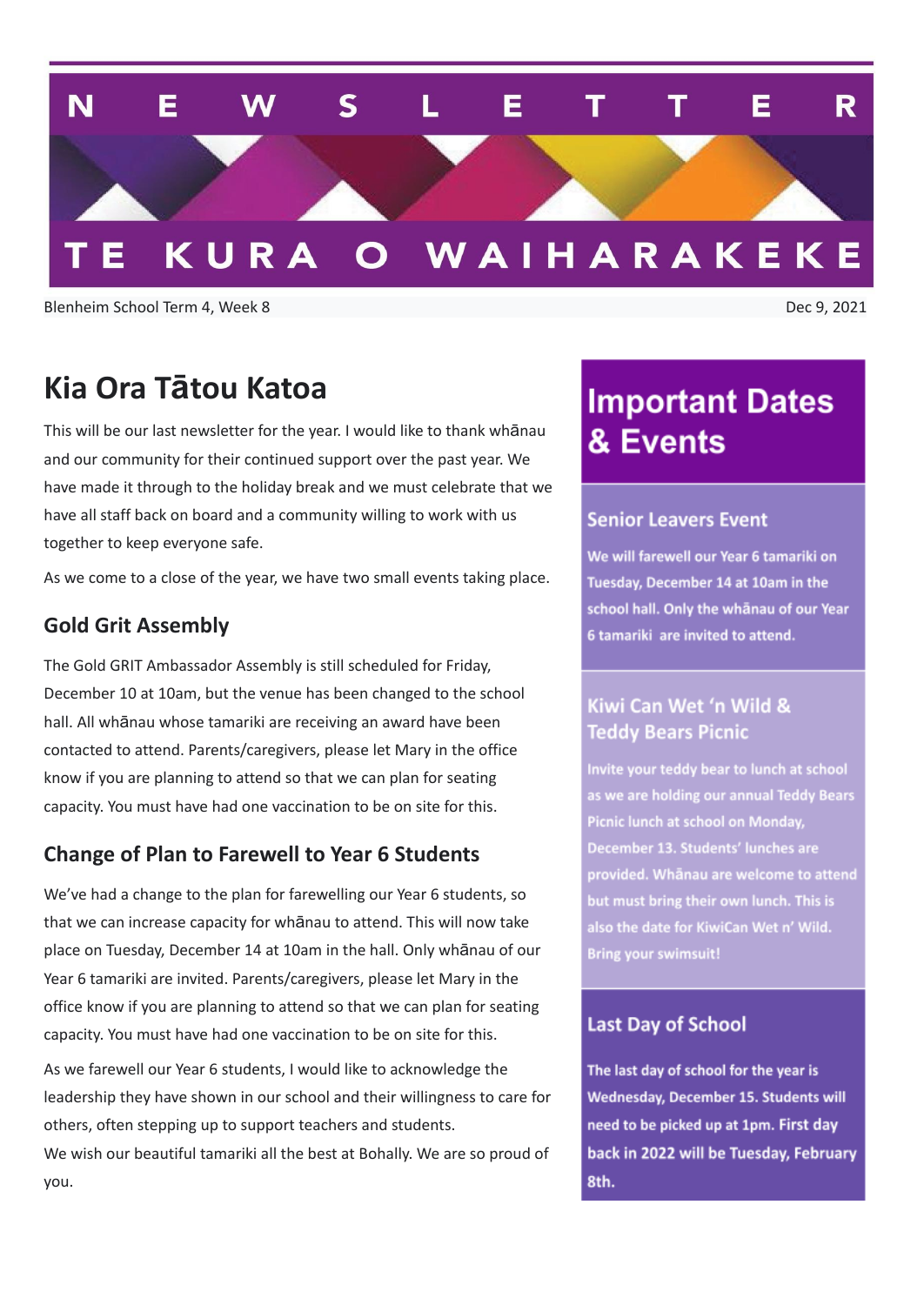### **Holiday Break**

I will have the school phone with me over the Christmas break. If you need to make contact, just give me a call. Have a fabulous break everyone.

Ngā mihi nui, Denyse

### **Kanohi ke te Kanohi Interviews**

Interviews between staff and families take place at the beginning of the year where teachers allocate 20 minutes to spend time with their child's teacher to share whānungatunga about themselves. This is very valuable for our kaiako to build strong relationships with our whānau and to get to know parents and tamariki. There will be a separate notice coming out with your child's report on December 14 explaining how to book your Kanohi ke te Kanohi interviews.

### **Staff Farewell**

We have been so very fortunate to have had Amie Campbell working in Koru this term. We have thoroughly enjoyed having her on our staff and wish her all the very best on her new journey.

## **Kiwi Can Wet 'n Wild & Teddy Bears Picnic**

Monday, December 13 is Kiwi Can's Wet 'n Wild day. Bring your swimsuit and a towel and enjoy some very damp fun. We will also have our Teddy Bears Picnic at lunchtime.

# **School Finishing Early**

School finishes at **1pm on Wednesday, December 15.** Please pick your child up promptly.

# **Skool Loop**

Reminder the main form of communication next year will be via Skool Loop, so please download this app onto your phone. Ask Mary to help you if necessary.

# **Pelorus Field Trip**

What an amazing day we had out at pelorus on Friday. It was an awesome day and a bit of rain didn't dampen our enjoyment.

# **Staffing for 2022**

Our staffing has been confirmed for 2022. Due to our roll growth we have very large classes in the senior end of the school. We have put in additional support for this.

Kakano: Ms Sarah Tullet; Koru: Mrs Lea-anne George; Rito: Mr Anaru Norton; Harakeke: Mrs Kellyann Thorstensen; Literacy Support & Students With Additional Needs: Mrs Gill Caughey.

Our wonderful support staff will be with us again in 2022: Rachel, Kim, Robin, Tracy, Nyah, Mary and Nicole.